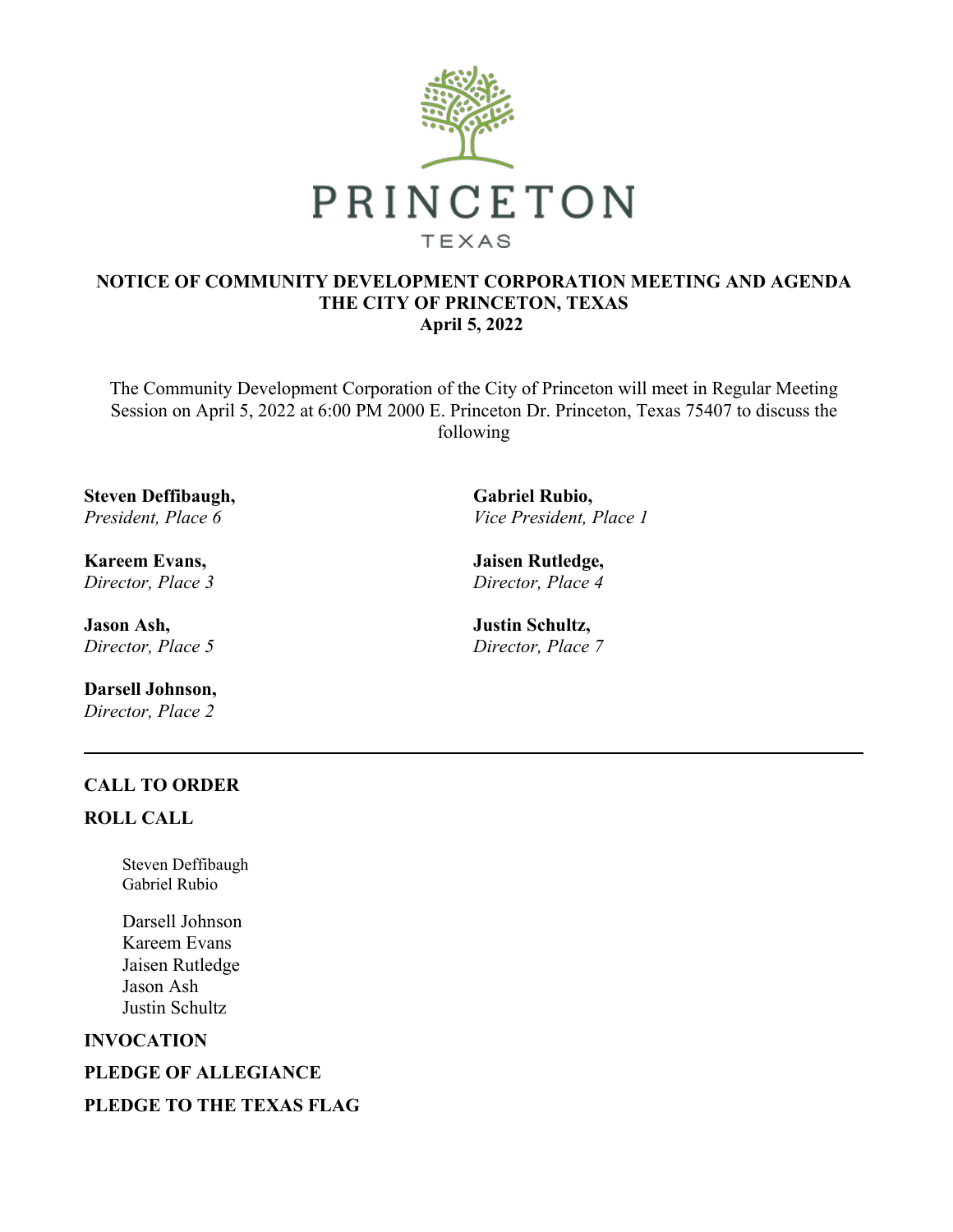Honor the Texas Flag; I Pledge Allegiance To Thee, Texas, One State Under God, One and Indivisible.

# **PUBLIC APPEARANCE**

The public is allowed 3 minutes to speak. The Board is unable to respond to or discuss any issues that are brought up during this section that are not on the agenda, other than to make statement of specific factual information in response to a public inquiry or to recite existing policy in response to the inquiry.

### **CONSENT AGENDA**

Consent Agenda: All consent agenda items listed are considered to be routine by the Community Development Corporation and will be enacted by one motion. There will be no separate discussion of these items unless a Board Member so requests, in which event the item will be removed from the Consent Agenda and considered in its normal sequence on the agenda.

# **Minutes**

Discussion and possible action regarding the minutes of the March 1, 2022 Regular Community Development Corporation Meeting CDC Meeting Minutes [03.01.22.docx](https://legistarweb-production.s3.amazonaws.com/uploads/attachment/pdf/1294571/CDC_Meeting_Minutes_03.01.22.pdf)

### **CDC Financial Statement and Sales Tax**

Discussion and possible action regarding CDC financial statement and sales tax. 05-Feb 2022 [CDC.pdf](https://legistarweb-production.s3.amazonaws.com/uploads/attachment/pdf/1294572/05-Feb_2022_CDC.pdf)

#### **REGULAR AGENDA**

### **2022- J.M. Caldwell Sr. Community Park New Entrance Feature**

**012** Update, discussion and possible action regarding two conceptual designs for the new entrance feature for J.M. Caldwell Sr. Community Park, presented by Kimley-Horn.

#### **2022- Community Center Lighting and Awning Update**

**013** Update, discussion, and possible action regarding the purchase of solar lighting and awnings for the Princeton Community Center.

#### **2022- Alarm Installation Update**

**014** Update, discussion, and possible action regarding alarm system installation at Princeton Community Center by Parks and Recreation Director Chase Bryant.

#### **2022- Furniture Update**

**015** Update, discussion, and possible action regarding status of furniture from Perkins and Will.

#### **2022- Princeton-Lowry Crossing Chamber of Commerce 1st Quarter Update**

**016** Quarterly report from Princeton-Lowry Chamber of Commerce. Report for [CDC-EDC](https://legistarweb-production.s3.amazonaws.com/uploads/attachment/pdf/1304068/Report_for_CDC-EDC_-_1st_Quarter_reporting_2022.pdf) - 1st Quarter reporting 2022.pdf

# **2022- Princeton Community Center Open House Update**

**017** Update, discussion, and possible action regarding open house/dedication for the Princeton Community Center, creating a plaque for CDC Board members who were involved in the Community Center process.

# **2022- Update Regarding Tent Purchased for Princeton Fire Department**

**018** Update and possible discussion regarding the tent purchased for the Princeton Fire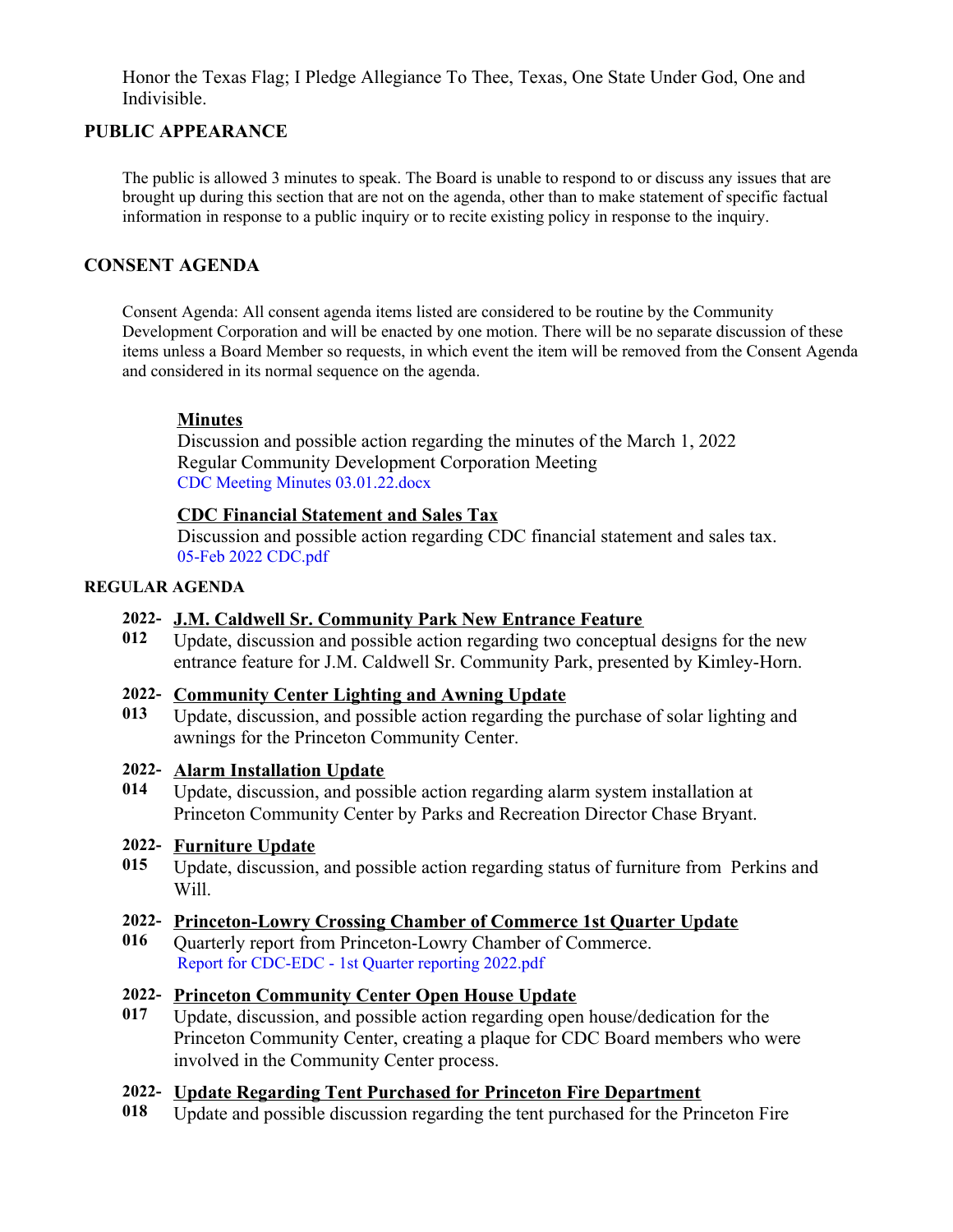Department presented by Princeton Fire Chief Harvey.

### **2022- Parks Update**

**019** Update, discussion and possible action regarding City parks.

### **2022- Future Agenda Items**

**020** Possible action to approve requests for items to be placed on a future agenda and NOT for the discussion of these requests.

### **EXECUTIVE SESSION**

Executive Session: Under terms of Chapter 551 of Texas Government Code the Board may enter in CLOSED SESSION or Executive Session to discuss any items listed or referenced on a posted agenda notice for this meeting as necessary under the following exceptions to the Open Meetings Act under Texas Government Code:

Section 551.071 (2) Texas Government Code. Consultation with the City Attorney on a matter in which the duty of the attorney to the governmental body under the Texas Disciplinary Rules of Professional Conduct of the State Bar of Texas clearly conflicts with this chapter on any posted agenda items.

(Tex. Gov't Code §551.072.) Discuss or deliberate the purchase, exchange, lease, or value of real property.

1. Acquisition of New City Park Property

# **ACTION PERTAINING TO EXECUTIVE SESSION**

#### **REPORT AGENDA-CITY MANAGER**

1. City Council Meetings for April 2022: Regular Meeting Monday, April 11, 2022 at 6:30pm and Monday, April 25, 2022 at 6:30pm.

2. Next Regular CDC Meeting is Tuesday, May 3, 2022 at 6:00pm.

# **CDC REPORT AGENDA**

CDC Board of Directors report about items of community interest in which no action will be taken.

# **ADJOURNMENT**

#### **CERTIFICATE**

I hereby certify the above Notice of Meeting was posted at the Princeton City Hall  $@ \overset{04.01.2022}{\omega} @ \overset{3:20pm}{\omega}$  and copies thereof were delivered to the Community Development Corporation Board of Directors. Shawyna Walker

Shawyna Walker, *EDC*/CDC Coordinator

#### **STATEMENT FOR ADA COMPLIANCE**

The City of Princeton acknowledges its responsibility to comply with the Americans with Disabilities Act of 1990.